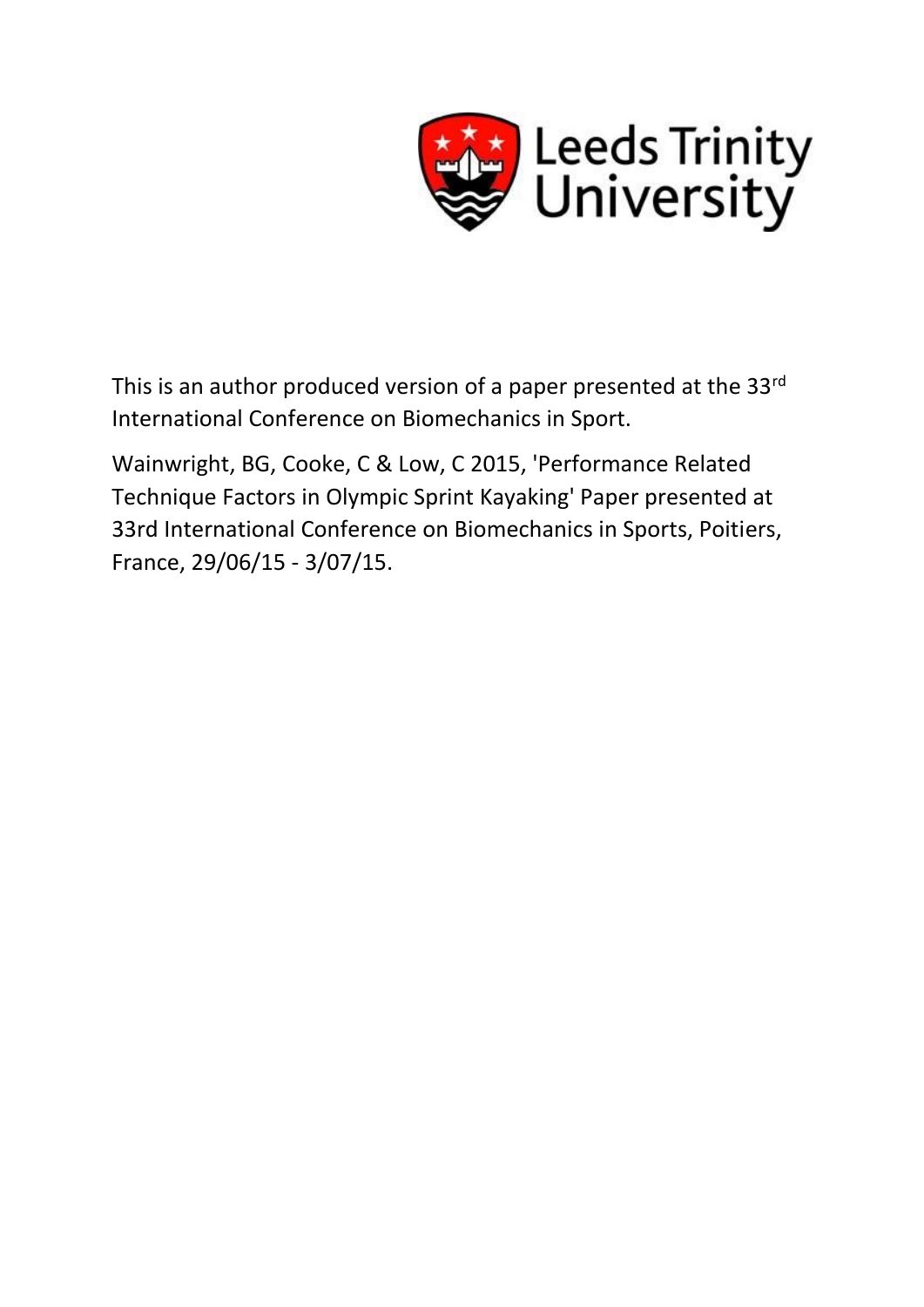# **PERFORMANCE RELATED TECHNIQUE FACTORS IN OLYMPIC SPRINT KAYAKING**

## **Barney Wainwright, Carlton Cooke, and Chris Low**

## **The Institute for Sport, Physical Activity and Leisure, Leeds Beckett University, Leeds, UK.**

A sprint kayaking specific deterministic model was used to identify key performance related technique factors using data from 12 international-level kayakers. There was large variability in the strength of the between-factor relationships across the group. The pull phase was split into 3 components with the 1st phase contributing the most to increases in boat velocity and the 3rd phase causing a decrease in velocity. The propulsive impulse had the largest influence on velocity, but the magnitude of the impact was moderated by blade slip. Large propulsive impulses in the 3rd phase of the pull were associated with larger decreases in velocity. The results show that the model can be used to identify key technique factors on an individual level, although the use of the model should be confirmed on additional kayakers before being used in an applied setting by practitioners.

**KEYWORDS:** Deterministic model, biomechanics, performance.

**INTRODUCTION:** There is little research on technique and style of Olympic sprint kayaking that identifies biomechanical factors that underpin performance. Previous research has described the kinematics of kayakers of different standard (e.g. Kendal & Sanders, 1992), or gender (Baker, Rath, Sanders, & Kelly, 1999), while some have started to explore the influence of equipment on performance (Jackson, 1995) and changes in kayaking proficiency (Pendergast et al., 2005). However, from a coaching and performance perspective, the underlying mechanical relationships between previously identified factors and the requirements of technique are unclear. Recently, an 8-level deterministic model was proposed that identified technique factors that determined performance in Olympic sprint kayaking (Wainwright, Cooke, & Low, 2014) (Figure 1). The purpose of this study was to populate the Wainwright et al. (2014) deterministic model with on-water performance data from a group of international-level kayakers to 1) establish whether the model could explain individual levels of performance, and 2) identify factors in the model that play a key role in determining performance.

**METHODS:** Data from 12 international-level kayakers completing 250m at race pace were used to create 24 individual deterministic models. Paddle forces and forwards kayak acceleration were measured using a kayaking specific measurement system (Sperlich & Sperlich, Germany) that recorded data at 100 Hz, and was calibrated prior to each trial and checked for drift post-trial. Kinematic variables were measured from video that was recorded from a moving vehicle (motor boat or car) keeping pace with the kayak using Dartfish software (Fribourg, Switzerland), with the length of the kayak (5.20 m) used as a moving calibration frame. The synchronised data were used to calculate a number of variables that were subsequently employed to calculate model factors. The pull phase was divided into three phases for more detailed analysis: Phase  $1 -$  from paddle contact to paddle vertical; Phase 2 – from paddle vertical to maximum velocity; Phase 3 – from maximum velocity to paddle extraction (when the paddle starts to be removed from the water). The transition phase was from the position of paddle extraction to the paddle contact on the opposite side stroke. The model factors determined from the recorded data can be seen in Table 1. The values used in the deterministic models were generated from between 34 and 55 strokes (mean 42). Quadratic and linear regression models were used to establish relationships between factors on adjacent levels in the model to develop a greater understanding of how the factors in the model interact to create average stroke velocity. An important aspect of the methodology was to enable the observation of individual differences in the manipulation of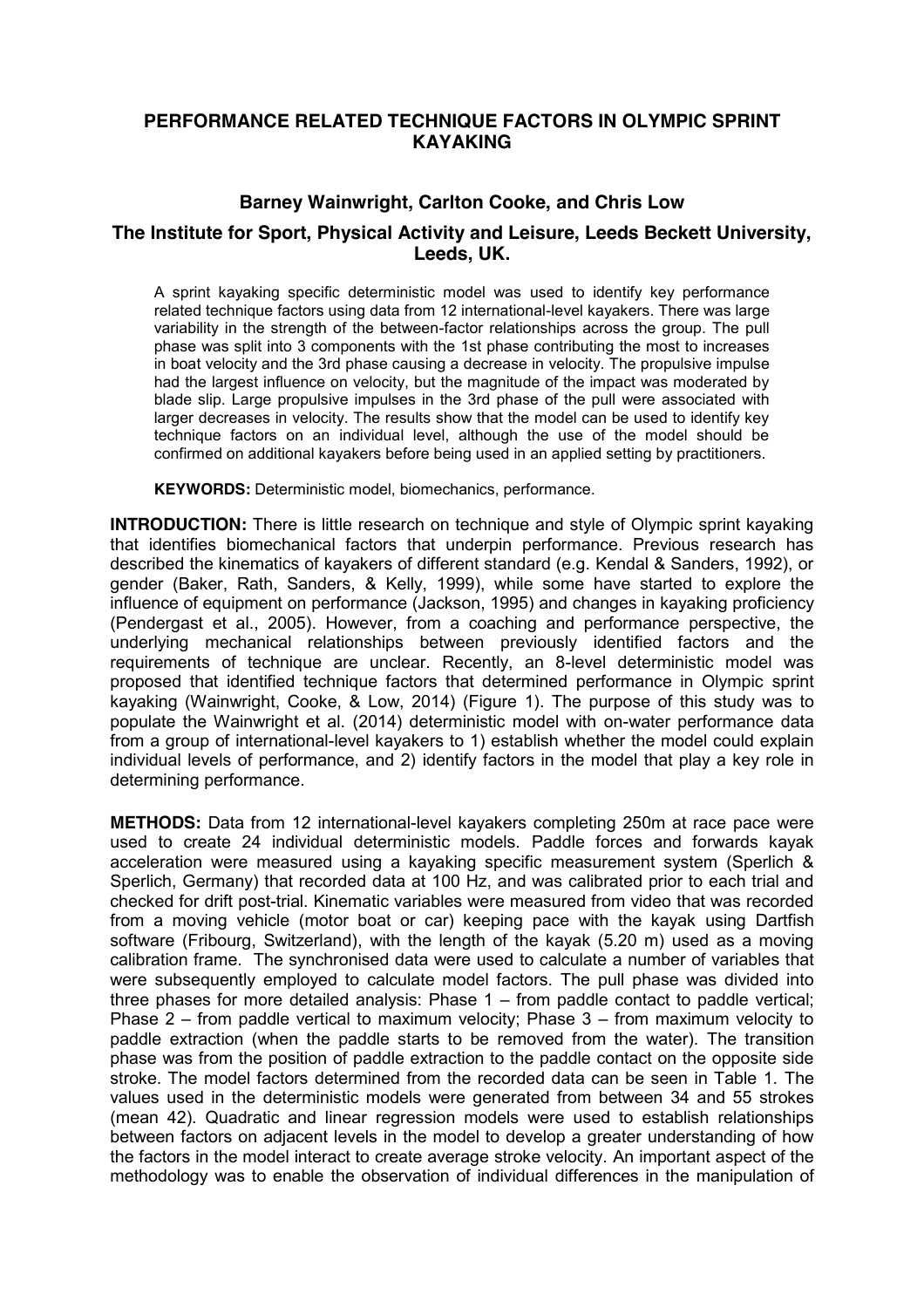

**Figure 1. The Wainwright et al. (2014) sprint kayaking deterministic model.**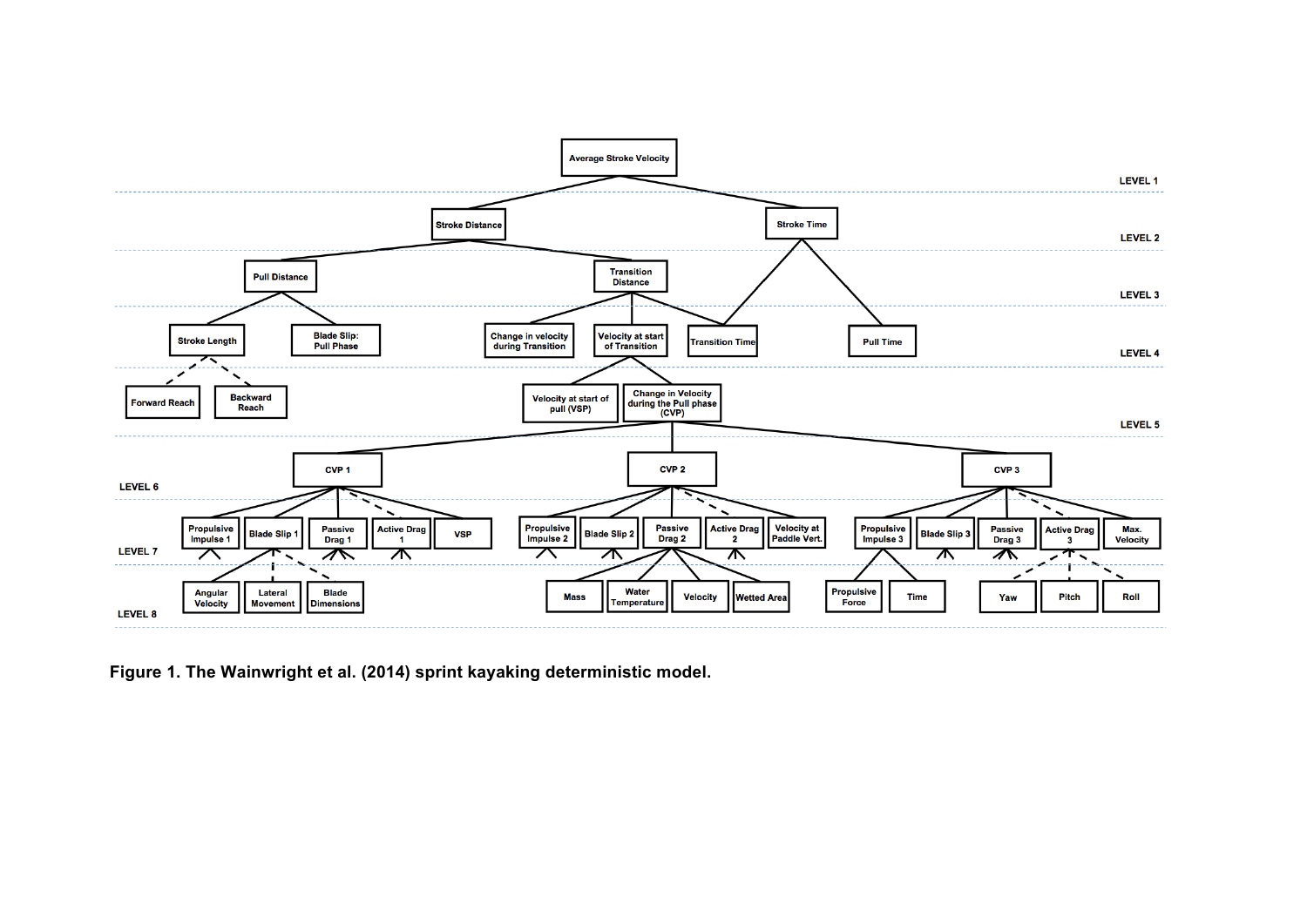the model factors that were used to achieve velocity. By observing differences between left and right strokes within an individual, and differences between individuals a greater understanding of the key factors that determine performance was developed.

**RESULTS:** The results of the regression equations between each of the model factors are shown in Table 1. Most kayakers exhibited asymmetry in their models for left and right sides, and therefore had differences in the magnitude and strength of relationships between the model factors that were used to create an average stroke velocity. When examining the change in velocity during the pull (CVP), phase 1 showed the largest change (mean increase 0.233, *s* = 0.077 m/s), with phase 2 increasing velocity to a smaller degree (mean increase 0.098, *s* = 0.063 m/s), and phase 3 experiencing a decrease in velocity (mean increase - 0.138, *s* = 0.074 m/s). The sum of the CVP in phases 1, 2 and 3 was most strongly determined by changes in CVP 3, rather than CVP 1 or 2 as shown by the coefficients of determination. The propulsive impulse (PI) was the largest in phase 3 (average phase  $1 =$ 17.6 n·s, phase  $2 = 20.0$  n·s, phase  $3 = 21.3$  n·s). On an individual basis increases in PI increased velocity in phases 1 and 2, but were associated with decreases in velocity in phase 3. Blade slip (BS) (average phase  $1 = 0.03$  m, phase  $2 = -0.11$  m, phase  $3 = 0.10$  m) was the second strongest determinant of CVP, where larger positive blade slip were associated with smaller increases in velocity. In general BS had its strongest influence on CVP in the second phase, where in 22 out of the 24 models blade sip was negative meaning that the blade had a net forwards movement, rather than in phases 1 and 3 where on average the blade moved backwards.

#### **Table 1**

| The strength and range of the regressions between factors in the model. Only         |
|--------------------------------------------------------------------------------------|
| coefficients of determination of significant relationship ( $p<0.05$ ) are included. |

|         | Dependent Variable                             | Independent Variable                           | n               | Av. $r^2$ | Min. $r^2$ | Max. $r^2$ |
|---------|------------------------------------------------|------------------------------------------------|-----------------|-----------|------------|------------|
| Level 1 | Average Stroke Velocity                        | <b>Stroke Time</b>                             | 14              | 0.35      | 0.17       | 0.68       |
|         |                                                | <b>Stroke Distance</b>                         | 18              | 0.47      | 0.20       | 0.85       |
| Level 2 | <b>Stroke Distance</b>                         | <b>Transition Distance</b>                     | 23              | 0.54      | 0.17       | 0.85       |
|         |                                                | <b>Pull Distance</b>                           | 20              | 0.42      | 0.12       | 0.86       |
|         | <b>Stroke Time</b>                             | <b>Transition Time</b>                         | 23              | 0.55      | 0.17       | 0.85       |
|         |                                                | Pull Time                                      | 17              | 0.33      | 0.09       | 0.81       |
|         | <b>Pull Distance</b>                           | Stroke Length                                  | 23              | 0.37      | 0.07       | 0.80       |
|         |                                                | Blade Slip (whole pull)                        | $\overline{13}$ | 0.39      | 0.12       | 0.75       |
| Level 3 | <b>Transition Distance</b>                     | Velocity at Start of Transition                | 17              | 0.31      | 0.13       | 0.61       |
|         |                                                | Change in Velocity during Transition           | 18              | 0.35      | 0.12       | 0.79       |
|         |                                                | <b>Transition Time</b>                         | 24              | 0.95      | 0.82       | 0.99       |
|         | Velocity at Start of Glide                     | Velocity at Start of Pull                      | 24              | 0.75      | 0.14       | 0.96       |
| Level 4 |                                                | Change in Velocity during Pull (whole<br>pull) | 9               | 0.22      | 0.10       | 0.33       |
| Level 5 | Change in Velocity during<br>Pull (whole pull) | CVP <sub>1</sub>                               | 10              | 0.27      | 0.12       | 0.52       |
|         |                                                | CVP <sub>2</sub>                               | 20              | 0.38      | 0.11       | 0.76       |
|         |                                                | CVP <sub>3</sub>                               | 23              | 0.44      | 0.23       | 0.78       |
|         | CVP <sub>1</sub>                               | Propulsive Impulse 1                           | 20              | 0.49      | 0.17       | 0.89       |
|         |                                                | Blade Slip 1                                   | 9               | 0.24      | 0.13       | 0.36       |
|         |                                                | Passive Drag 1                                 | 3               | 0.21      | 0.33       | 0.09       |
|         |                                                | Velocity at Start of Pull                      | 8               | 0.17      | 0.11       | 0.32       |
|         | CVP <sub>2</sub>                               | Propulsive Impulse 2                           | 23              | 0.57      | 0.26       | 0.80       |
| Level 6 |                                                | <b>Blade Slip 2</b>                            | 18              | 0.28      | 0.10       | 0.61       |
|         |                                                | Passive Drag 2                                 | 6               | 0.24      | 0.12       | 0.38       |
|         |                                                | Velocity at Paddle Vertical                    | 14              | 0.29      | 0.10       | 0.57       |
|         | CVP <sub>3</sub>                               | Propulsive Impulse 3                           | 16              | 0.30      | 0.09       | 0.66       |
|         |                                                | Blade Slip 3                                   | 8               | 0.21      | 0.15       | 0.36       |
|         |                                                | Passive Drag 3                                 | 8               | 0.18      | 0.08       | 0.27       |
|         |                                                | Maximum Velocity                               | 6               | 0.20      | 0.14       | 0.27       |
| Level 7 | Blade Slip 1                                   | Angular Velocity 1                             | 14              | 0.34      | 0.11       | 0.72       |
|         | Blade Slip 2                                   | Angular Velocity 2                             | 6               | 0.28      | 0.10       | 0.64       |
|         | Blade Slip 3                                   | Angular Velocity 3                             | 6               | 0.17      | 0.08       | 0.25       |